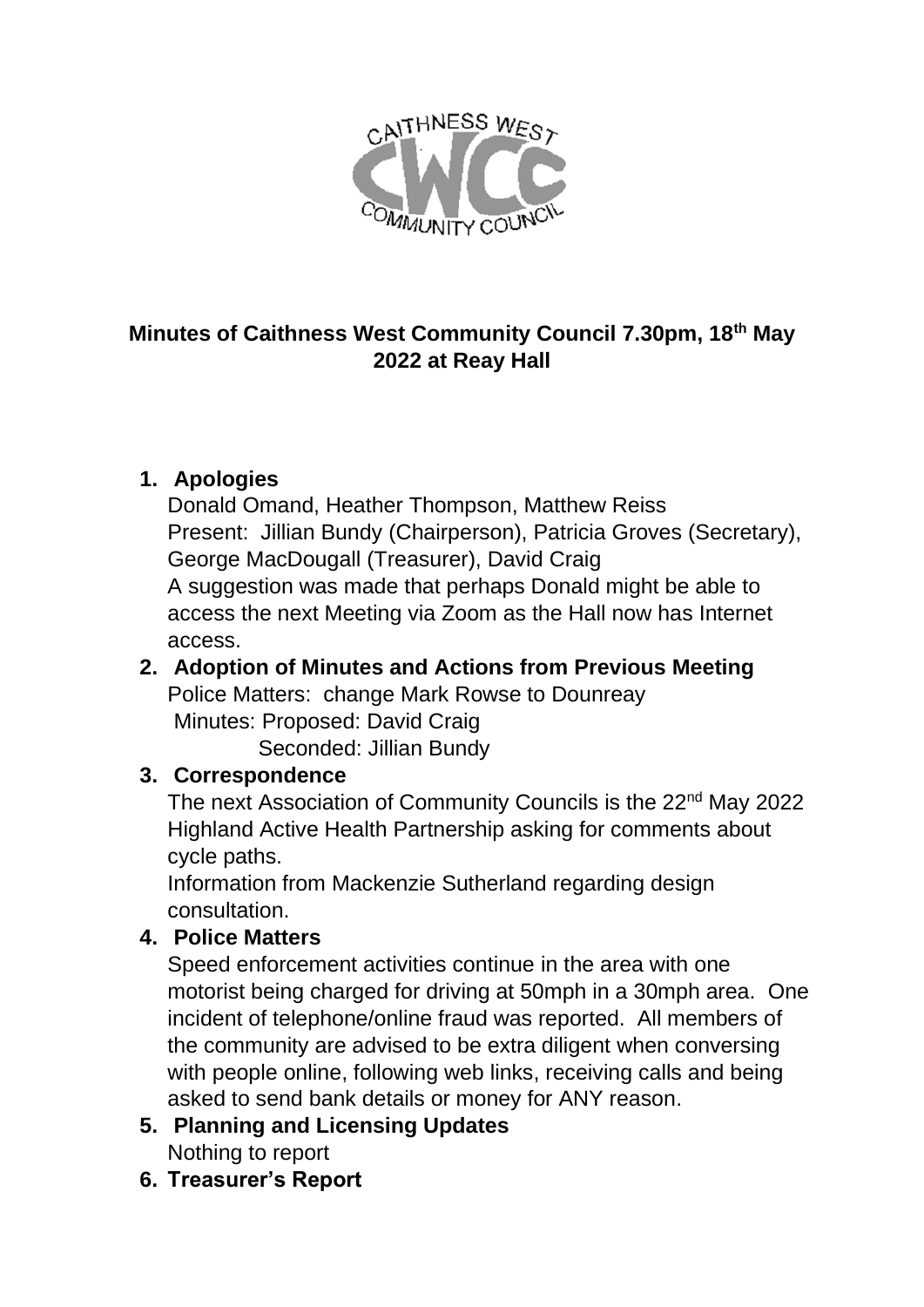Balance: £5287.95

George presented the Annual Accounts.

### **7. Village Officer**

The annual funding should be forthcoming soon. Jillian to contact Jamie MacDonald to ask for the grass to be cut in the Old Cemetery

Pat had contacted Ruth Shallcross about the Gardening Club planting flower containers. The CWCC would pay for the compost, plants etc. Ruth will raise the issue at the next meeting.

## **8. Renewables Developments**

Limekiln extension and variation has been approved.

Drum Hollistan appeal has been rejected.

Exhibition for the public about the floating offshore windfarm near Dounreay was held in Reay Golf Club last week.

No fresh information about Ackron and Kirkton.

CWCC sent an objection to Tormsdale but it did not appear as it referenced protective species.

## **9. Dounreay Stakeholders Group**

AGM and the Public Meeting were held on the 23<sup>rd</sup> March 2022. David summarised the meeting:

### **DSG AGM**

Struan Mackie re-elected as Chair

Davie Alexander re-elected as Vice-Chair and Chair of the Economic Sub Group

Gillian Coghill re-elected as Chair of the Site Remediation Sub Group

#### **DSG Public meeting**

Bob Earnshaw has stood down due to ill-health.

Professor Ray Kemp has now completed an independent review of DSG – how it works, thoughts of members etc, and has published findings. Generally working well but with some recommendations for improvements.

Iain Lyall presented an overview of the Shaft and Silo retrieval project, though could not provide any detail at all in terms of schedule (expected end of design/start of commissioning/start of operations/end of operations).

Vulcan – Wendy Newton has been replaced. MOD have put their tender exercise to complete site decommissioning "on hold" and now say that running both Dounreay and Vulcan decommissioning under NDA is a "credible option".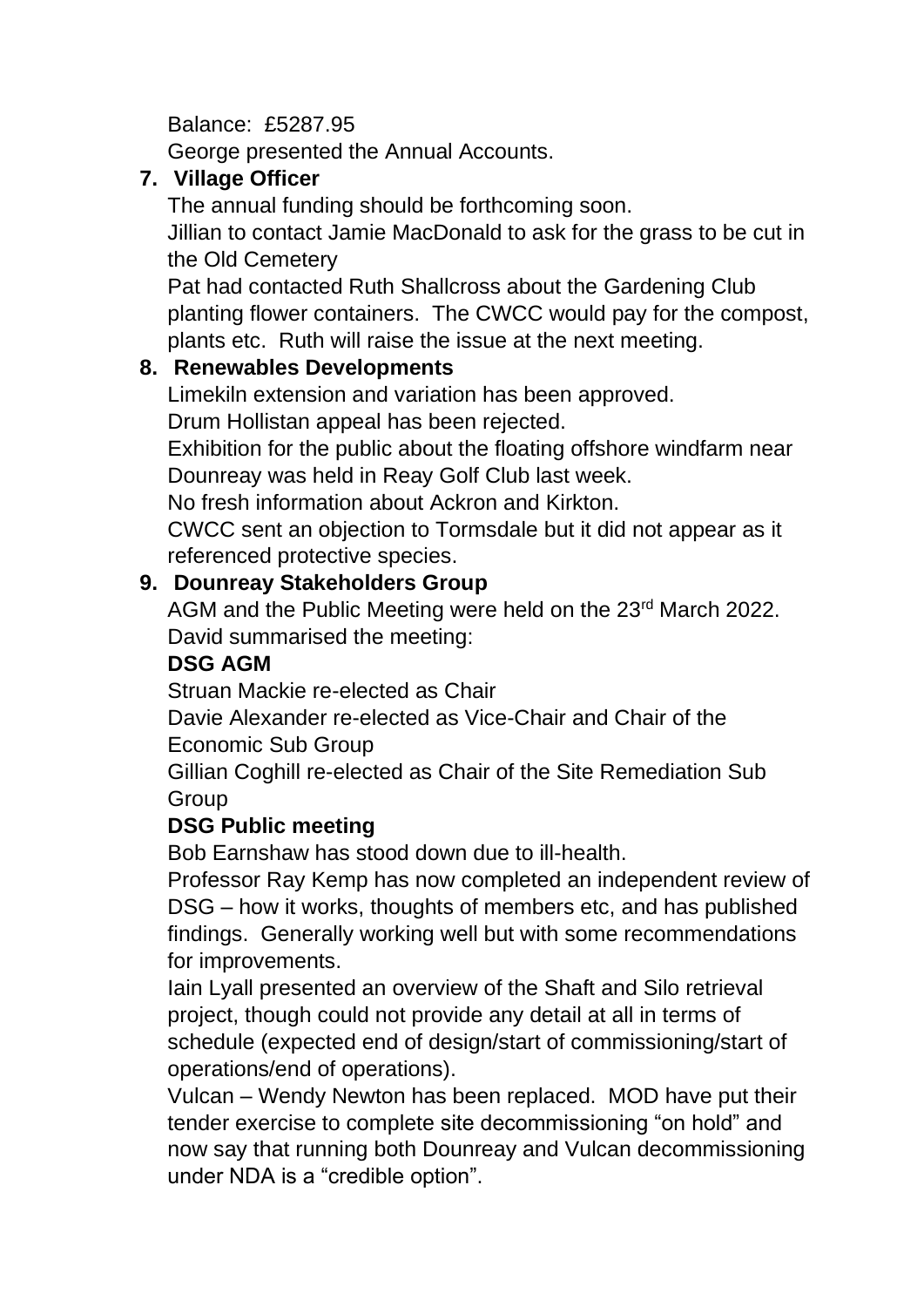#### **Site Remediation Sub Group**

I was unable to attend the 27 April meeting and no-one else from CWCC was available. I am still to see any minutes.

 I had a face-to- face meeting with Gillian Coghill (SRSG chair) in early April. We discussed my continued concerns over Dounreay wanting to dispose of several tonnes of very long-lived U and Pu nuclides to their LLW facility which has a life somewhere between 1000 and 10000 years (significantly less than the nuclide half-lives). I don't believe that in this day and age we should simply accept disposal into a facility which we know will breach and leak nuclides into the environment, despite the fact that it is well past all of our lifetimes. It appears that this still hasn't been discussed properly and I hope to have a discussion in the next few weeks with Gillian and Dounreay staff regarding my concerns (which I believe are our longer-term community concerns). I have already raised these concerns with SEPA.

#### **Other**

Face to face discussion between DSG and Maree Todd is scheduled for 1400 on Monday in the Pentland Hotel. Next DSG meeting is scheduled for 8th June 2022 Next SRSG is scheduled for 20th July 2022

#### **10. Association of Community Councils' Update** No Report available.

#### **11.Community Shop**

Sandy Anderson had been contacted to carry out a feasibility study and business plan to try and find a way forward for the shop. A funding bid had been submitted to Bailey Wind Farm but had been unsuccessful. Another bid was being submitted to Awards for All Scotland. It was thought that Reay Shop was not a viable choice for a future shop and Pat would ask Sandy not to pursue it. David suggested he could approach the owners of Westfield Shop to see if they were interested in starting another shop in Reay

# **12. AOB**

The road through Reay has been improved with the Council resurfacing most of it this week.

 Heather has received the remaining funding, for the reduce speed signs, from Caithness and North Sutherland Fund. She has contacted

the Roads Department about purchasing the signs.